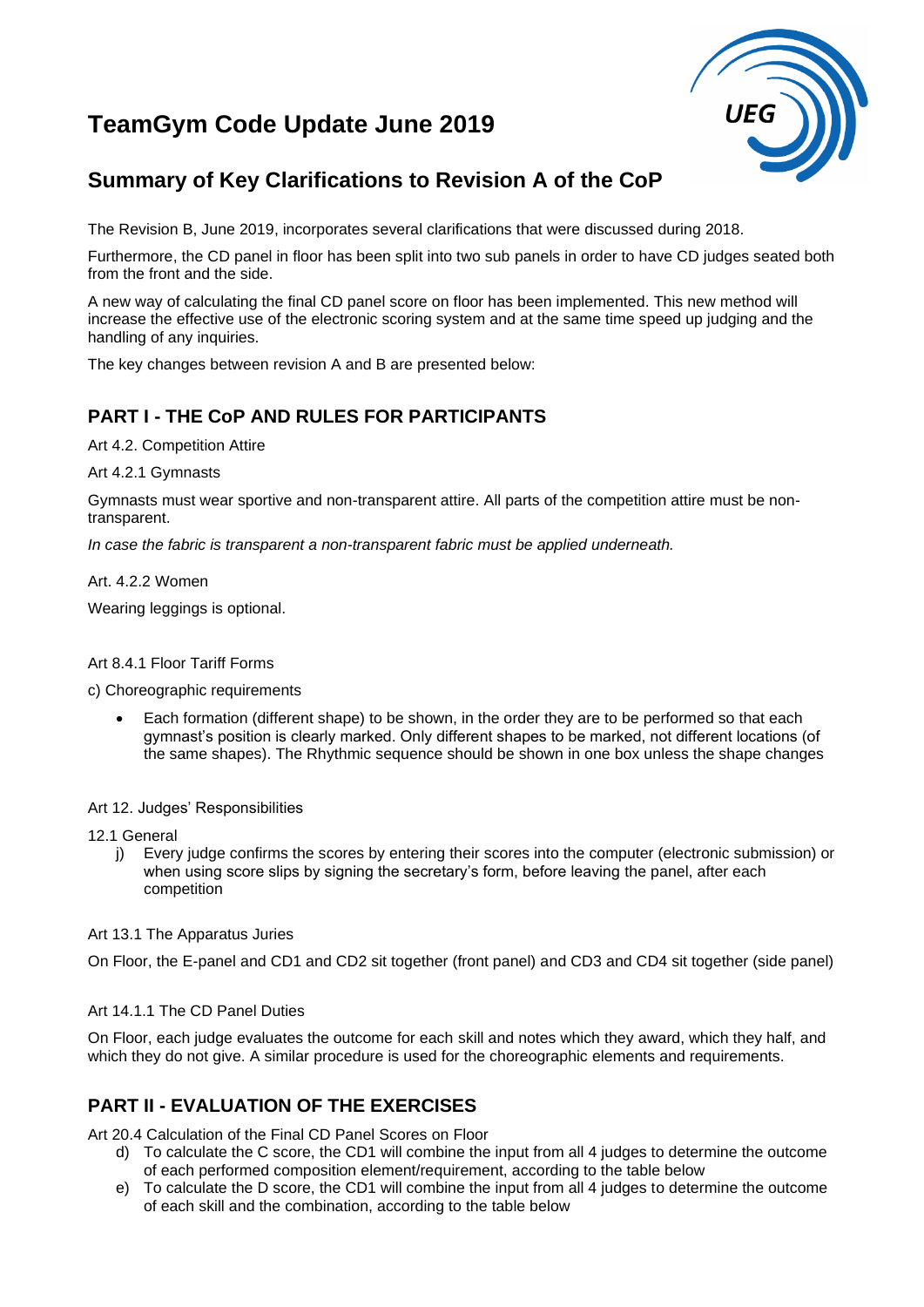| <b>Determination of Floor C and D scores</b><br>Input from individual judges per element/requirement |             |             |             | <b>Awarded</b><br>value |
|------------------------------------------------------------------------------------------------------|-------------|-------------|-------------|-------------------------|
| CD#                                                                                                  | CD#         | CD#         | CD#         |                         |
| Full                                                                                                 | Full        | Full        | Full        | Full                    |
| Half                                                                                                 | Full        | Full        | Full        | Full                    |
| <b>No</b>                                                                                            | Full        | Full        | Full        | Full                    |
| Half                                                                                                 | Half        | Full        | Full        | Full                    |
| <b>No</b>                                                                                            | Half        | Full        | Full        | <b>Half</b>             |
| Half                                                                                                 | Half        | Half        | Full        | <b>Half</b>             |
| <b>Half</b>                                                                                          | <b>Half</b> | <b>Half</b> | <b>Half</b> | <b>Half</b>             |
| <b>No</b>                                                                                            | <b>Half</b> | <b>Half</b> | Full        | <b>Half</b>             |
| <b>No</b>                                                                                            | <b>No</b>   | Full        | Full        | <b>Half</b>             |
| <b>No</b>                                                                                            | <b>Half</b> | <b>Half</b> | Half        | <b>Half</b>             |
| <b>No</b>                                                                                            | <b>No</b>   | <b>Half</b> | Full        | <b>Half</b>             |
| <b>No</b>                                                                                            | No          | Half        | Half        | <b>Half</b>             |
| <b>No</b>                                                                                            | <b>No</b>   | <b>No</b>   | Full        | <b>No</b>               |
| <b>No</b>                                                                                            | <b>No</b>   | <b>No</b>   | Half        | <b>No</b>               |
| <b>No</b>                                                                                            | <b>No</b>   | <b>No</b>   | <b>No</b>   | <b>No</b>               |

## **PART III - THE APPARATUS**

## **Floor**

Art 22.2.1 Flexibility Element (F)

b) Straddle pike sitting fold (leg separation min 90˚, upper body folded all the way down to the floor)

*This is the planned progression from the 45 degree or less straddle fold to the floor, which was put in place as an intermediate step.* 

#### Art. 22.2.3 Rhythmic Sequence (RS)

d) Travelling means that gymnasts are moving all the time and there are no pauses in the sequence. There must be continued movement of the centre of gravity

#### Art 23.1.2 Marking the Difficulty Values

*Previous paragraph referring to changing the marked difficulty elements on floor in case of injury is removed.*

#### Art 24.2 Execution Deductions to be Summarised

Judges must make the most appropriate deduction for any given point of the routine. Each E judge can make the execution deductions 0.1, 0.2, 0.4, 0.7 or 1.0.

Note that the maximum deduction for any given point of the routine should not exceed the major faults column in the table below. Guidelines for deductions:

#### Very small 0.1

This deduction is taken when a mistake is minor, and it is done by one gymnast.

#### Small 0.2

This deduction is taken when minor mistakes are done by more than one but less than half of the team. It can also be taken when one gymnast makes multiple minor mistakes or one moderate mistake.

#### Medium 0.4

This deduction is taken when moderate mistakes are done by less than half of the team. It can also be minor mistakes made by half or more of the team. Also, this is the deduction if a major mistake is done by one gymnast.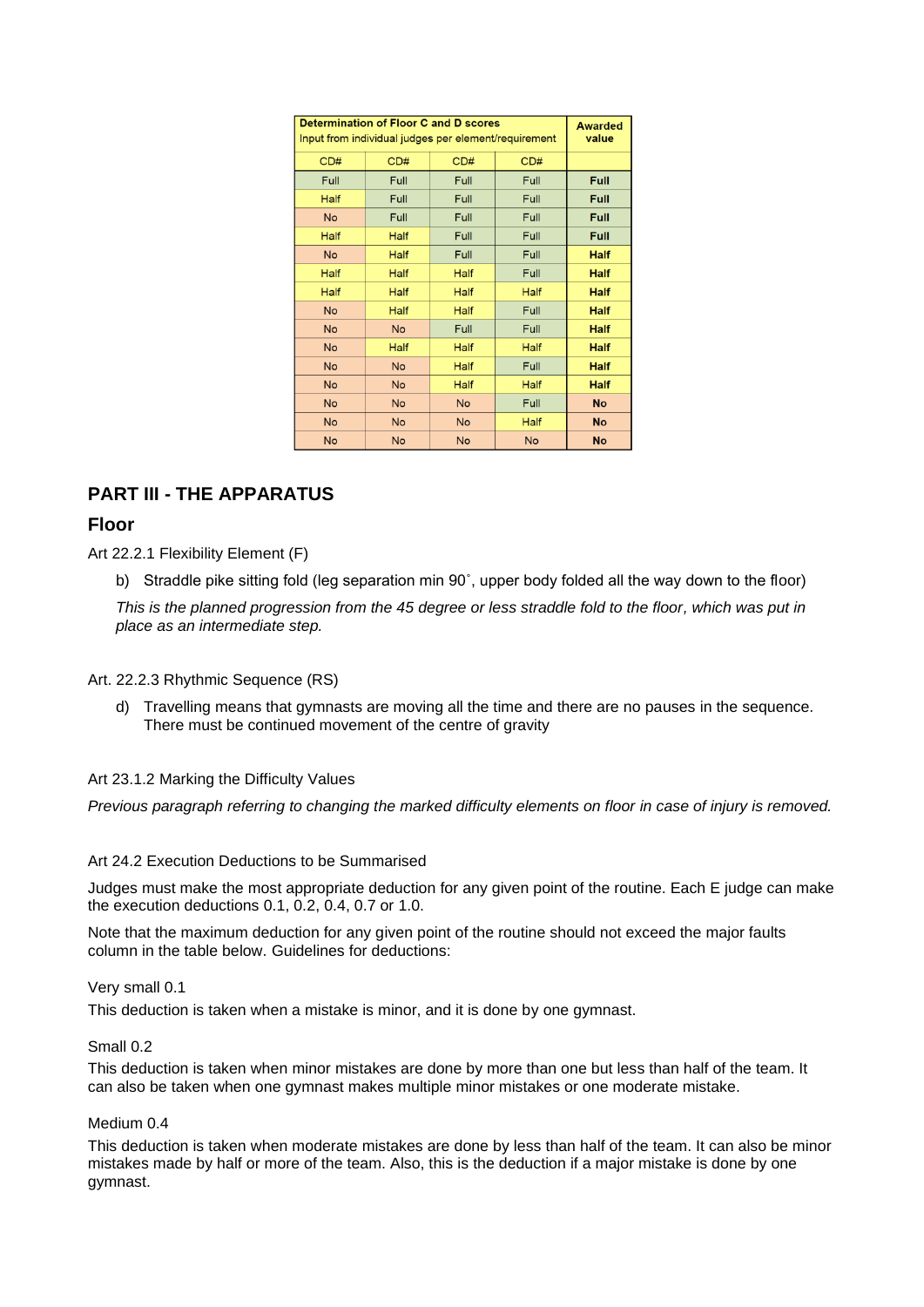Large 0.7

This deduction is taken when major mistakes are done by less than half of the team. This deduction would also be appropriate where over half of the team are making a combination of minor, moderate and major faults or moderate mistakes done by half or more of the team.

Very large 1.0

This deduction is only taken when half or more of a team does major mistakes.

Each judge gives a score to an accuracy of 0.1. Execution deductions are built up by using the A5 execution faults table.

24.3. Additional Execution Deductions

*The following deductions are moved from 24.2.1 Definitions of Execution and Deductions:*

24.3.1 Wrong Number of Gymnasts

24.3.2 Fall

24.3.3 Line Violations

#### Art 24.2.1.4 Uniformity

For the difficulty and flexibility elements this deduction is only used in case there are no other specific execution deductions for those elements.

Art 24.4.2 Formations Moving Curved Formation (CF) The curve must be clearly visible and contain at least three elements or movements.

Art 24.4.3 Planes Turning (˃45˚) is not allowed during planes.

#### **Tumble/Trampet**

Art 26.1 and 30.1 Composition

For composition all elements with a credited D value are considered.

In the Team Round, this is also the case when a gymnast is not performing the exact same series as the majority.

Art 28.2.7 and 32.2.6 Landing Position

The deduction is not given when landing not feet first.

Art 28.3.1 Missing Element in the Series (1.0 per missing element) All valid elements are counted, also when not landing feet first.